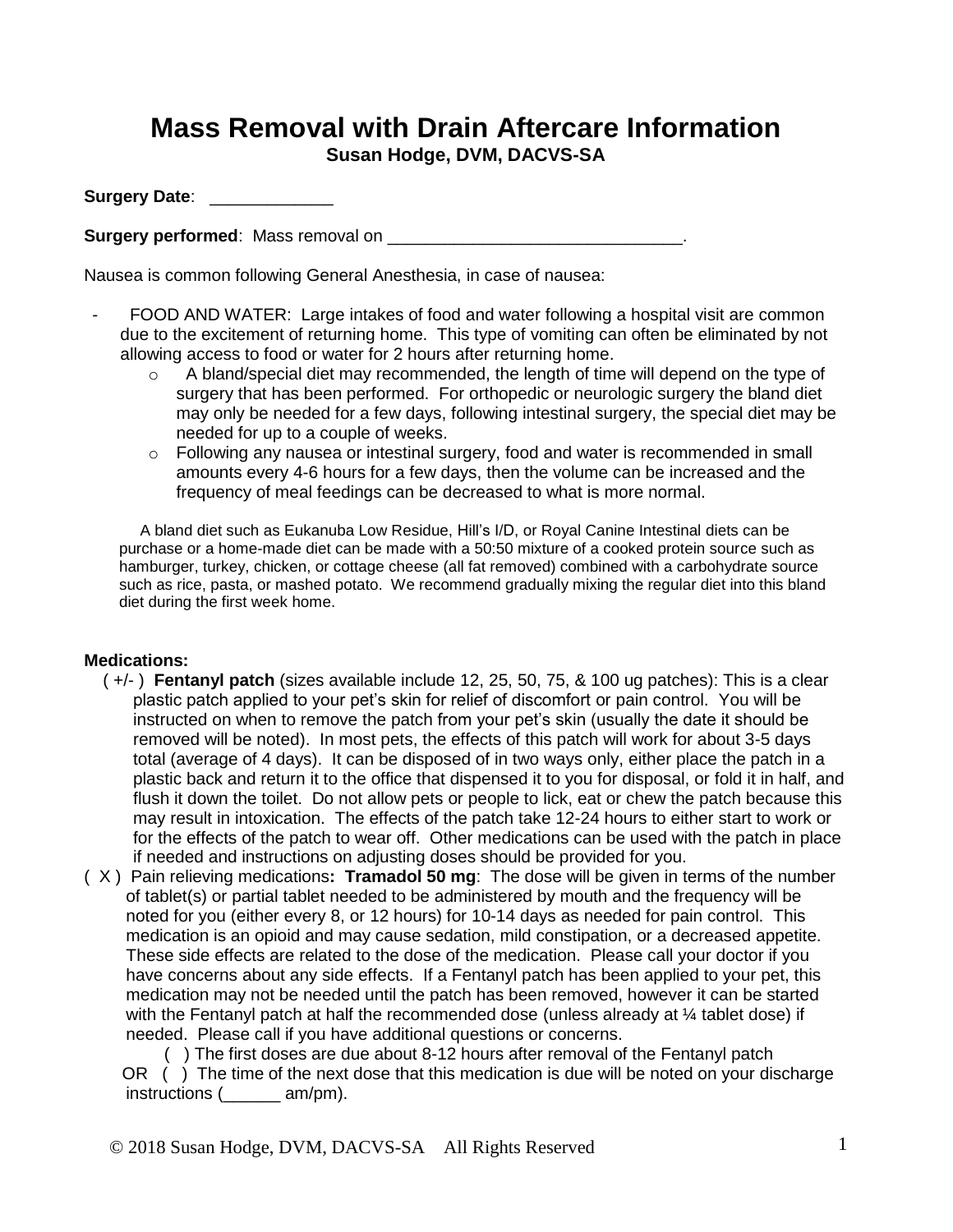- ( +/- ) **Antacids** such as Pepcid AC (Famotidine) or Zantac (Ranitidine) may be recommended:The dose will be given in terms of the number of tablet(s) needed to be administered by mouth and the frequency will be noted for you (either every 12 or 24 hours) for 5-7 days. This is an acid reducing medication which can be purchased over-the-counter in any pharmacy, drug store, or grocery store. The time of the next dose that this medication is due will be noted on your discharge instructions (\_\_\_\_\_ am/pm).
- (+/- ) **Other: Antibiotics** may be administered if needed, depending on the case. The dose will be given in terms of the number of tablet(s)/capsule(s) needed to be administered by mouth and the frequency will be noted for you (either every 12 or 24 hours) for the appropriate number of days. Antibiotics would be used to prevent infection or treat contamination noted at the time of surgery. Any antibiotic may cause nausea, vomiting, or diarrhea. Most side effects can be minimized by administering the medication with food. The time of the next dose that this medication is due will be noted on your discharge instructions  $($  am/pm).
- ( ) Other:

For Cats: ( ) Please do not let your pet outside during recovery.

( ) LITTER PAN – Use shredded paper or Yesterdays News for litter for 14 days.

**Exercise:** Limit activity for the next 3 weeks. Your pet should be kept in a crate, playpen, or confined to a small space at all times unless under direct supervision for the first 3 weeks. No jumping, running, or rough-housing with other pets or people. Unrestricted activity may result in more pain, break down of the abdominal incision, or other complications.

 ( +/- ) Short walks are permitted on a leash only (10 minutes maximum). Do not leave your pet off the leash or unattended outside during the time of exercise restriction.

**Incision**: The incision will initially be covered by a bandage. Once this has been removed, please check the incision daily for redness, swelling, pain or discharge. Please call if you notice opening of the incision, drainage from the incision, or swelling. Do not allow your pet to lick the incision. If this occurs please obtain an Elizabethan collar from us, your regular veterinarian, or a pet supply store. Another option is to place bitter apple solution around the incision or place a t-shirt on your pet depending on the location of the incision and their tolerance of these pieces of clothing.

( X ) There are sutures that need to be removed in about 10-14 days.

(X ) BANDAGES: Areas surrounding bandages should be checked at home twice daily for areas of irritation, swelling, odor, or wetness/dampness and reported if found. Bandages and splints should be kept dry by being wrapped in plastic (such as a plastic bag or Glad "press and seal" wrap over the bottom of the bandage with a secondary bag, or the bootie we have sent home) when your pet is outside. Keep uncovered at all other times. Please call if the bandage slips, gets wet, or if you have questions or concerns.

- $(X)$  Bandage check/change in  $3-7$  days see below for drain instructions
- ( X ) Bandage removal in 7-14 days.
- ( ) Bandage changes will be needed every days for about weeks total.